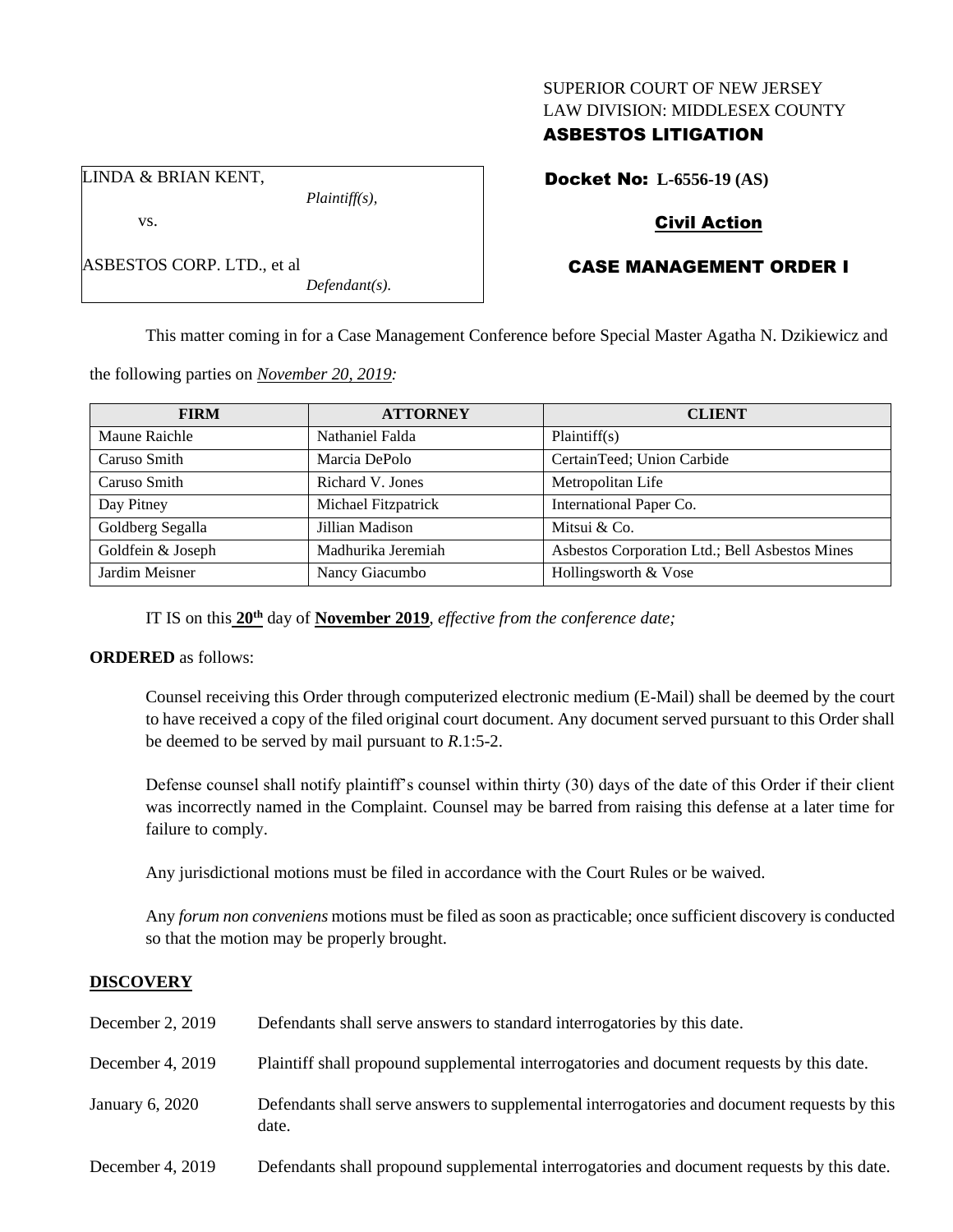| January 6, 2020  | Plaintiff shall serve answers to supplemental interrogatories and document requests by this<br>date.                                                                                                        |
|------------------|-------------------------------------------------------------------------------------------------------------------------------------------------------------------------------------------------------------|
| February 7, 2020 | Fact discovery, including depositions, shall be completed by this date. Plaintiff's counsel shall<br>contact the Special Master within one week of this deadline if all fact discovery is not<br>completed. |
| February 7, 2020 | Depositions of corporate representatives shall be completed by this date.                                                                                                                                   |

#### **EARLY SETTLEMENT**

February 14, 2020 Settlement demands shall be served on all counsel and the Special Master by this date.

#### **MEDICAL EXPERT REPORT**

| December 16, 2019 | Plaintiff shall serve medical expert reports by this date.                                                                                                                                         |  |  |
|-------------------|----------------------------------------------------------------------------------------------------------------------------------------------------------------------------------------------------|--|--|
| December 16, 2019 | Upon request by defense counsel, plaintiff is to arrange for the transfer of pathology specimens<br>and x-rays, if any, by this date.                                                              |  |  |
| April 17, 2020    | Defendants shall identify its medical experts and serve medical reports, if any, by this date. In<br>addition, defendants shall notify plaintiff's counsel (as well as all counsel of record) of a |  |  |

joinder in an expert medical defense by this date.

#### **LIABILITY EXPERT REPORTS**

| February 14, 2020 | Plaintiff shall identify its liability experts and serve liability expert reports by this date or<br>waive any opportunity to rely on liability expert testimony.           |
|-------------------|-----------------------------------------------------------------------------------------------------------------------------------------------------------------------------|
| April 17, 2020    | Defendants shall identify its liability experts and serve liability expert reports, if any, by this<br>date or waive any opportunity to rely on liability expert testimony. |

#### **SUMMARY JUDGMENT MOTION PRACTICE**

| February 14, 2020 | Plaintiff's counsel shall advise, in writing, of intent not to oppose motions by this date. |  |  |
|-------------------|---------------------------------------------------------------------------------------------|--|--|
|                   |                                                                                             |  |  |

- February 28, 2020 Summary judgment motions shall be filed no later than this date.
- March 27, 2020 Last return date for summary judgment motions.

#### **ECONOMIST EXPERT REPORTS**

- February 14, 2020 Plaintiff shall identify its expert economists and serve expert economist report(s), if any, by this date or waive any opportunity to rely on economic expert testimony.
- April 17, 2020 Defendants shall identify its expert economists and serve expert economist report(s), if any, by this date or waive any opportunity to rely on economic expert testimony.

#### **EXPERT DEPOSITIONS**

May 8, 2020 Expert depositions shall be completed by this date. To the extent that plaintiff and defendant generic experts have been deposed before, the parties seeking that deposition in this case must

 $\_$  , and the set of the set of the set of the set of the set of the set of the set of the set of the set of the set of the set of the set of the set of the set of the set of the set of the set of the set of the set of th